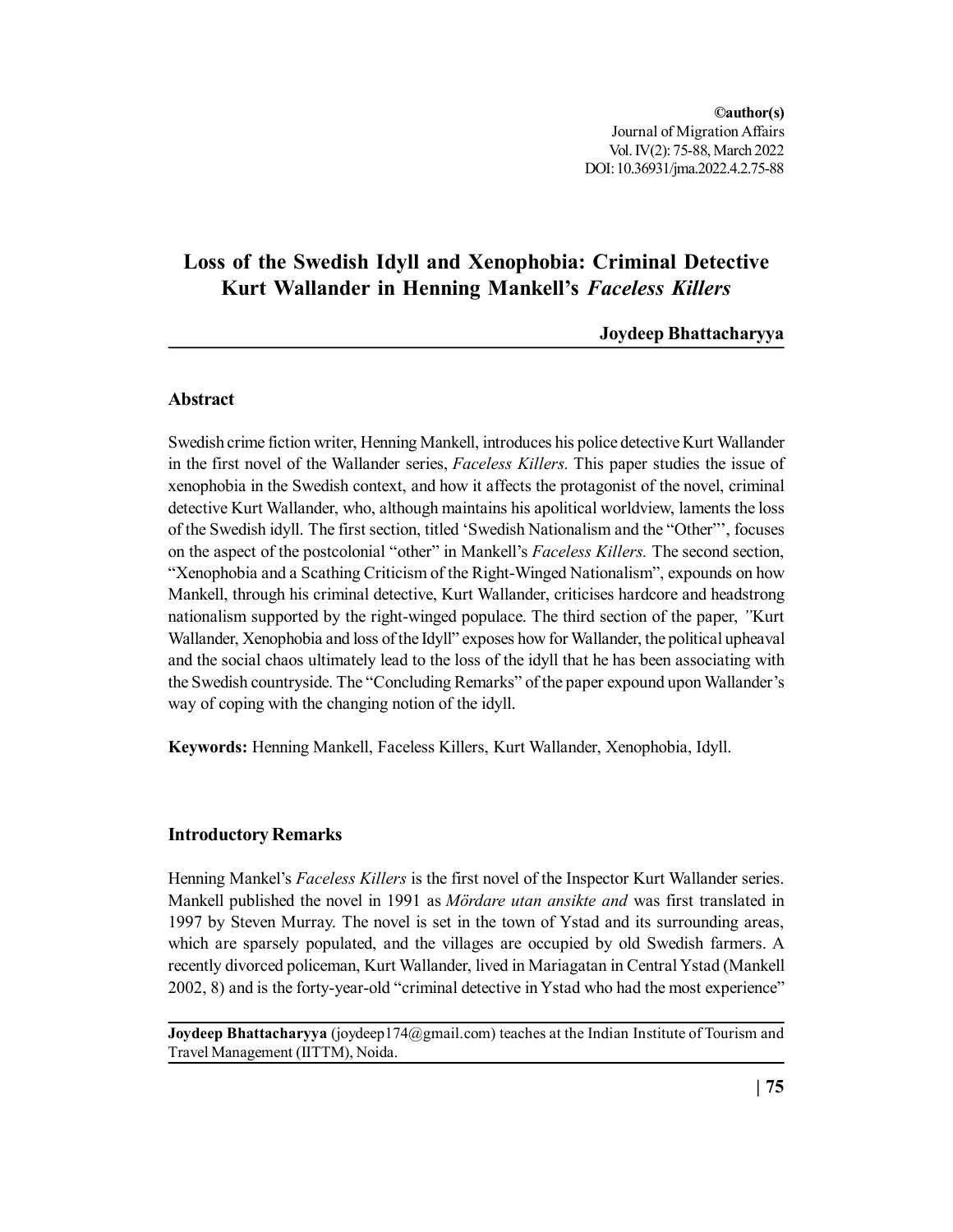(ibid., 16). As Barry Forshaw notes, "Mankell unflinchingly exposes the deep divisions in the society of that country, along with a variety of seemingly ineradicable social problems and the darker recesses of the psyches of his fellow countrymen and women." (Forshaw 2013, 15)

# **Literature Survey**

An inquiry into the available literature on Henning Mankell and *Faceless Killers* reveals that though not many scholarly essays exist on this topic, certain scholars working on the genre of Scandinavian crime fiction have produced some seminal works regarding the concerned writer and his novel. To begin with, in the introduction of *The Crime Fiction Handbook*, Peter Messent attempts to locate Henning Mankell within the genealogy of detective fiction writers. He writes that the modern form of detective fiction is derived from a few stories by Edgar Allen Poe, whose French detective, Monsieur C. Auguste Dupin, provides the model for Doyle's Sherlock Holmes. However, it is Doyle and his creation Holmes who popularised the genre. In his footsteps are writers like Agatha Christie, Dashiell Hammett, Raymond Chandler, Georges Simenon, Patricia Highsmith, Henning Mankell, and Stied Larsson (Messent 2013, 4). In another scholarly work, while commenting on Henning Mankell and his corpus of works, Stafford Hildred notes that in 1989, after Mankell returned to Sweden followed by a long stay in Africa,

The passionate humanitarian was horrified by the rising xenophobia that seemed to have gripped his homeland while he had been away. Sweden had long had a proud record of warmly welcoming refugees from all over the world but Mankell detected a growing resentment against all immigrants. He wanted to write about this disturbing change in attitudes and he decided that, as xenophobia was a crime, he needed a police officer to take action. (Hildred 2010, xii)

In a similar tone, Barry Forshaw in "Sweden's Trojan Horse: Kurt Wallander" expounds upon Henning Mankell's popularity as a crime fiction writer. He quotes his meeting with Mankell himself, who tells him, "I have no complaints – it might be said that the crime fiction I've written has acted as a kind of locomotive, dragging the wagons of my other writing along behind." (Forshaw 2013, 20)

Furthermore, few scholarly works comment specifically on Kurt Wallander and *Faceless Killers.* Importantly, Slavoj Zizek notes the structure of the crime novels featuring Henning Mankell's Kurt Wallander and draws a relation between the novels and immigrants. He writes,

Most of Mankell's police stories—set in the southern Swedish town of Ystad, with Inspector Kurt Wallander as their hero—follow the same formula: they start with a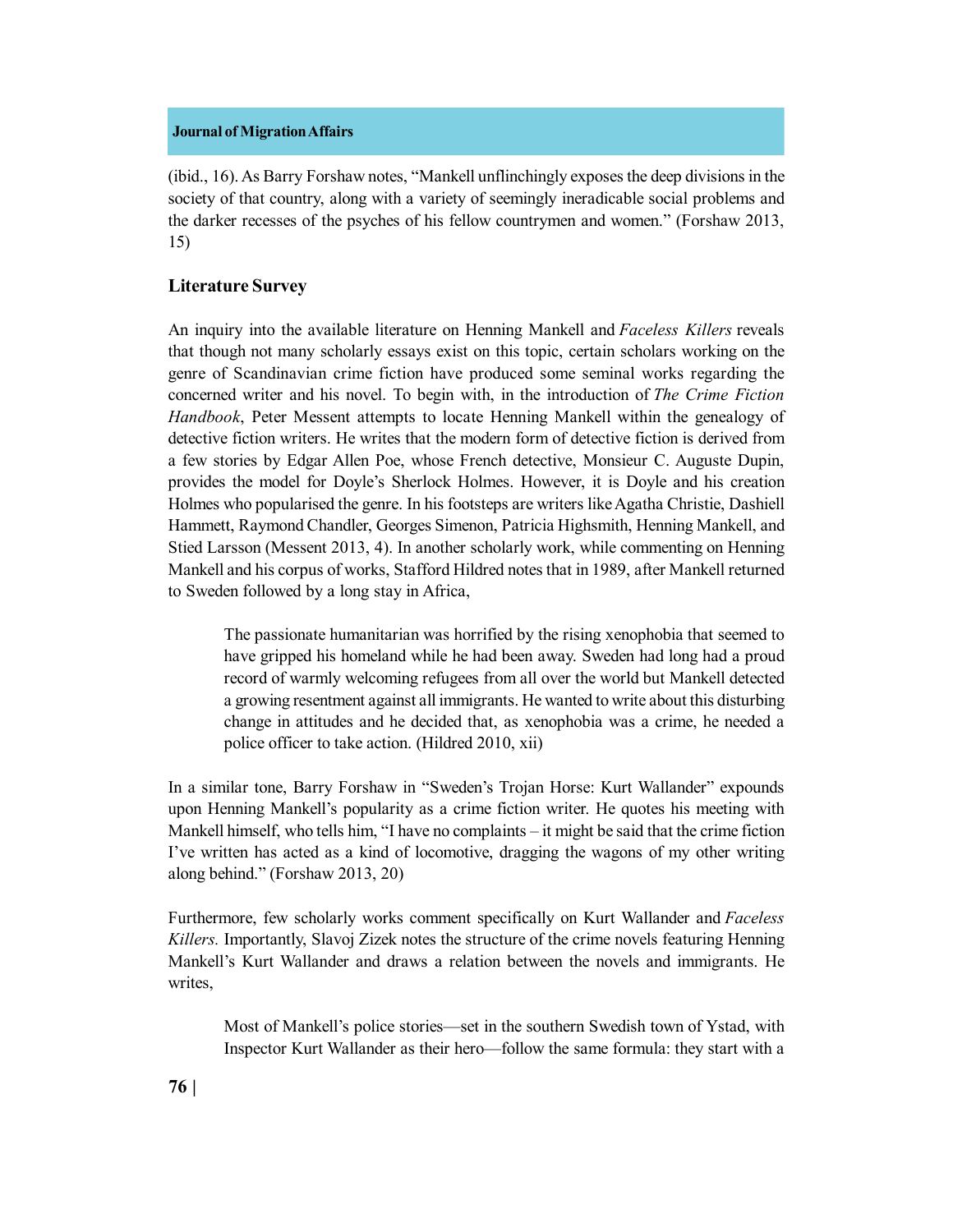brief prologue set in a poor Third World country, then the novel proper moves to Ystad. The Other of today's World History, poor Third World countries, is thus inscribed into the universe of the Wallander novels; this big Other of World History has to remain in the background, as the distant Absent Cause. (Zizek 2006, 128)

Additionally, in his comparative study on Henning Mankell's *Faceless Killers* and Stieg Larsson's *The Girl with the Dragon Tattoo,* Jakob Stougaard-Nielsen comments on both the creator and his immortal creation. He writes that whereas Mankell's intention regarding the Wallander series was to initiate an investigation into the deterioration of social consciousness in Sweden (Stougaard-Nielsen 2017, 90), "Kurt Wallander is a Swedish everyman, whose anxiety about this new age, an age he repeatedly admits he does not understand, makes him a reflector for a wider national confusion about morality and solidarity in the multicultural society" (ibid*.*, 91). Later, he goes on to add,

There seems little doubt that Mankell intended the readers of *Faceless Killers* in early-nineties Sweden to explore this connection between widespread xenophobic fears of the subjective violence of immigrant Others and the systemic violence of xenophobic policies that are turning a formerly and famously progressive solidaristic and humanitarian nation into a peripheral, anxiety-ridden anachronism. (ibid., 96)

About Kurt Wallander, Barry Forshaw, in "The Cracks Appear: Henning Mankell", notes that Mankell's dyspeptic detective is one of the "signal creations of contemporary crime fiction: out of condition, diabetes-suffering and with all the headaches of modern society leaving scars on his soul" (Forshaw 2012, 21). Furthermore, regarding Wallander, Shane McCorristine, in "The Place of Pessimism in Henning Mankell's Kurt Wallander Series", writes, "The figure of Wallander was created, therefore, out of an ideological urge, as an agent of criticism with which Mankell could probe Swedish attitudes towards the place of non-Swedes and thereby diagnose the broader path of Swedish society with the aid of a hard-boiled and frequently cynical foil" (McCorristine 2011, 78). Interestingly, while quoting Lundin's idea of 'Ulcer School', Katarina Gregersdotter observes that a specific sub-genre of Swedish crime fiction has been termed 'Ulcer School' which suggests that the concerned police investigators are physically and psychologically affected by the society. She considers Kurt Wallander as one of the representatives of the 'Ulcer School' and adds that "he could be seen as a typical workaholic, but his never-ending internal monologue concerning the state (and health) of society taken together with his physique invites the interpretation that his body can be seen as a metaphor for the society in which he lives and works" (Gregersdotter 2013, 84). Lastly, commenting on the geospatial setting of the novel, Anna Westerstâhl Stenport argues that the locale used by Mankell is highly problematic as it is accessible both by the Baltic seashore as well as by the east European countries. Furthermore, the location used by Mankell is inhabited by Swedish xenophobic groups and Neo-Nazis. (Stenport 2007, 4-5)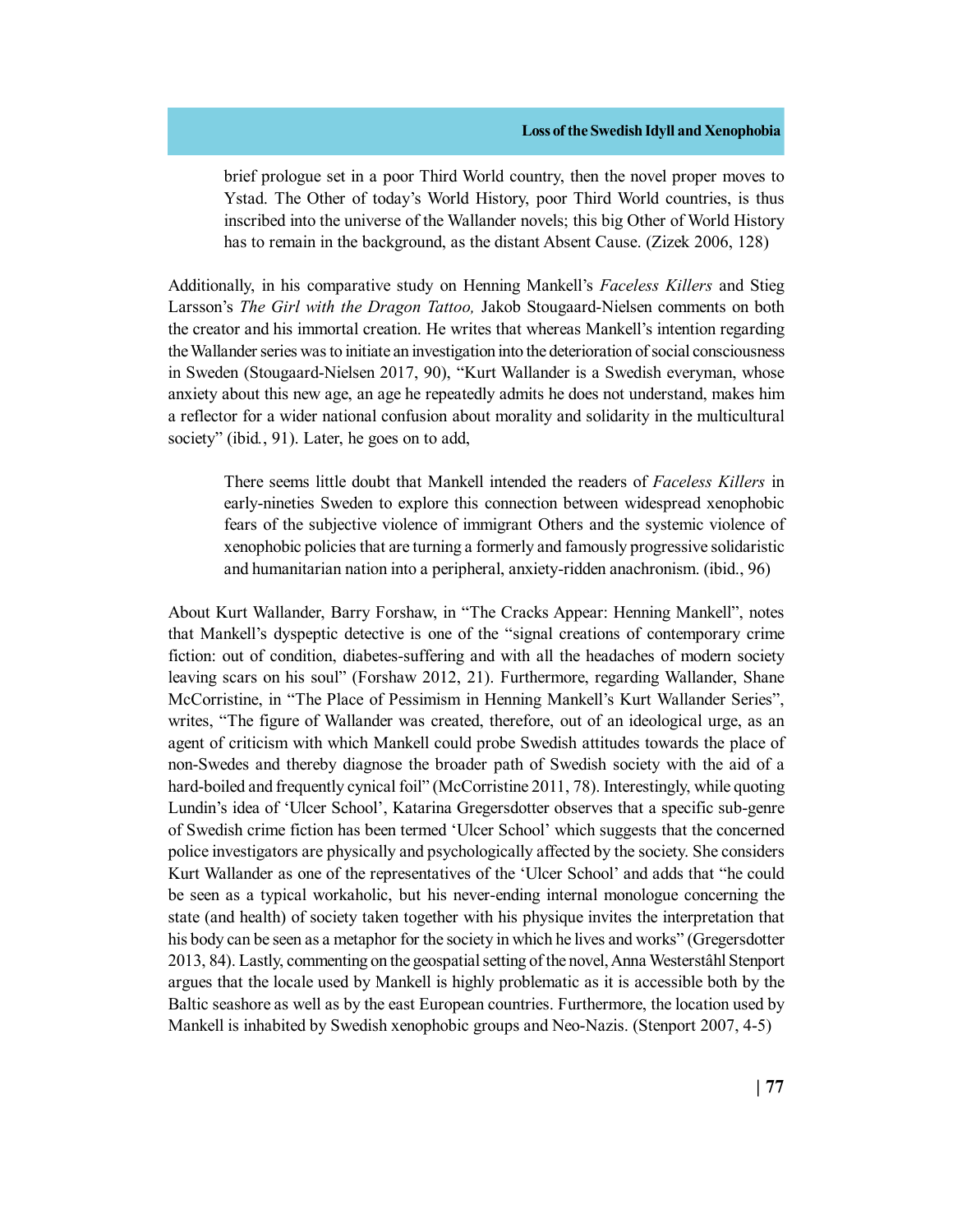# **Swedish Nationalism and the "Other"**

"Other" and "Othering" refers to the process of distinguishing the self. In a postcolonial context, these terms fundamentally critique the construction and validation of the normative, leading to an alternative knowledge system. In *Postcolonial Studies: The Key Concepts,* Bill Ashcroft, Gareth Griffiths and Helen Tiffin expound upon these two terms and note, "In general terms, the 'other' is anyone who is separate from one's self. The existence of others is crucial in defining what is 'normal' and in locating one's own place in the world" (Ashcroft et al. 2007, 154). About "Othering", they note, "Othering describes the various ways in which colonial discourse produces its subjects" (Ashcroft et al. 2007, 156). Furthermore, in the Preface of *Postcolonial Theory: A Critical Introduction*, Leela Gandhi notes that even in the current global discourse, there is an ongoing trend of rendering non-Western knowledge and culture as the 'other' due to the non-conformity of the oriental knowledge system to the constructed normative of the occident. She further adds that the 'other' derives its validation about the 'self' and, "Rarely does it engage with the theoretical self-sufficiency of African, Indian, Korean, Chinese knowledge systems, or foreground those cultural and historical conversations which circumvent the Western world" (Gandhi 1998, ix-x). In the context of Sweden, Tobias Hübinette writes, "In contemporary Sweden, being white means being Swede and being non-white means being non-Swedish regardless if the non-white person is culturally Swedish and was born or grew up and lived most of her life in Sweden" (Hübinette 2012, 45). In Mankell's *Faceless Killers*, there is an omnipresent dichotomy between the self and the other. Throughout the novel, there is a dominating and recurring notion that argues that the self and the other are different. Since the foreigners are the others, their otherness ought to be maintained by not allowing them to amalgamate with the self, where the self represents the homogenous Swedish identity.

To begin with, there is a widespread distrust brewing against the political asylum seekers. There is a rampant feeling of xenophobia against the "other" who posit a danger to the Swedish identity. This aspect is revealed by two factions—one consisting of extreme nationalists, like Valfrid Strom and Rune Bergman, who retort to open violence against poor asylum seekers and brutally murder a Somali man with nine children. The other faction consists of some of the common people of Sweden, and, in one instance, after recognising Wallander (probably from television), the doorman of a restaurant confesses that he thinks that the political refugees need to be kept under surveillance, and adds, "keeping those damned niggers on a short leash. What kind of shit are we letting into this country, going around killing old people? I'm with you, we should kick 'em all out. Chase 'em out with a stick." (Mankell 2002, 137)

In the wake of globalisation, the State is expected to be liberal humanist in its political outlook. But a close look at the composition of the police force of Ystad police station questions the same philanthropic motives that the State is expected to uphold. One such representative of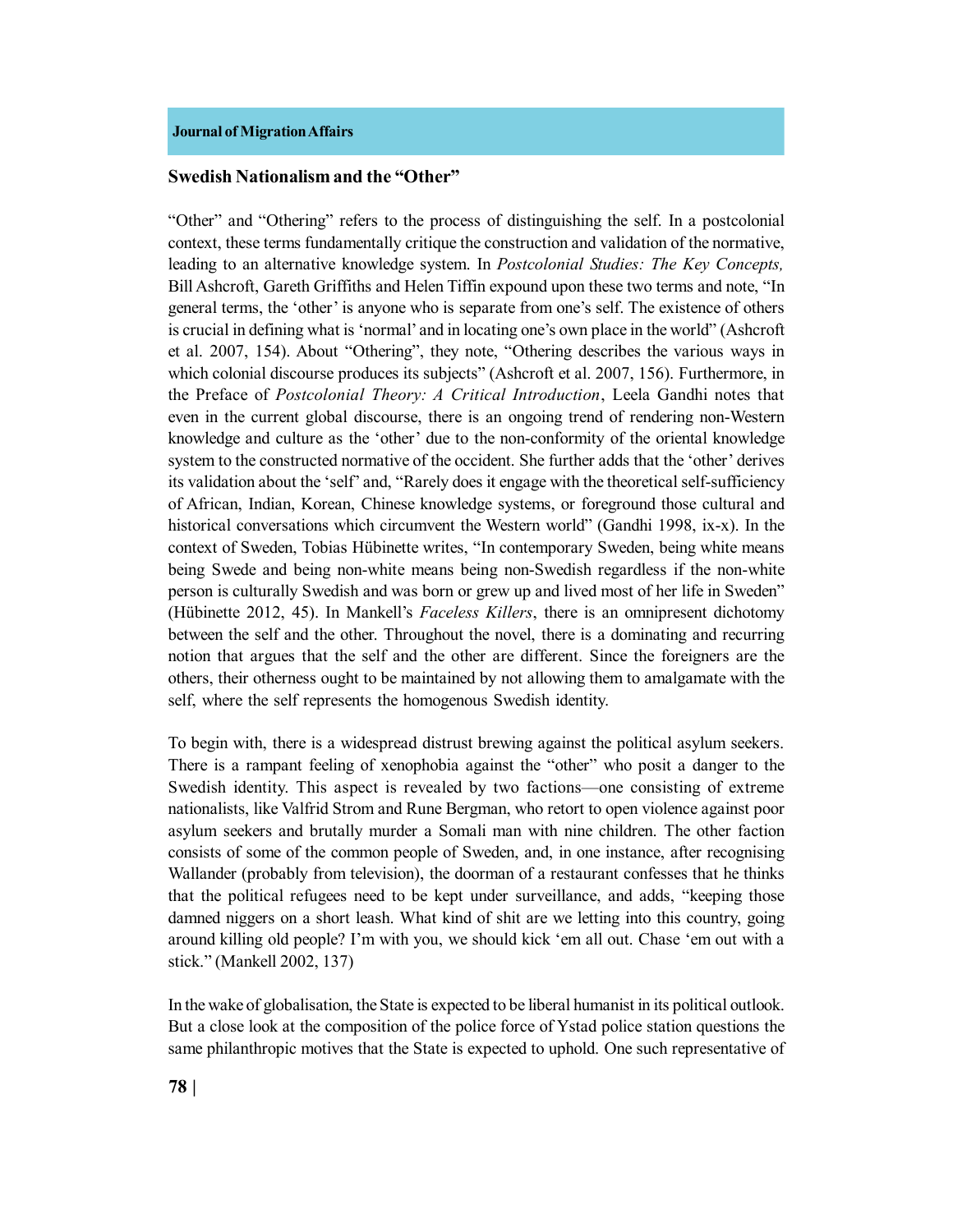the State is the chief of the Ystad police station, Bjork. Although he tries to be a liberal State representative, he fails to take into consideration the differences between the asylum seekers. To begin with, for Bjork, all European identities outside Sweden are rather homogeneous in nature, and he confuses the chief eye-witness as a Yugoslav woman instead of a Romanian national. (ibid*.*, 206) This callous attitude is not expected from the chief of the Ystad police station, especially when he is aware that the Romanian woman is the sole eyewitness to confirm the identity of Rune Bergman, an accomplice in the murder of the Somali migrant. As the narrative voice notes, Bjork (though not exceedingly sharp as a policeman) is concerned about the reputation of the police force, and even in the current context, he is not lax in any sense. But his inherent failure to realise and understand the difference between the identities of both the victim and the eye-witness forces one to re-think if State representatives like Bjork really believe in the Swedish government policies and how sincere is he in upholding the same. This becomes even more apparent, as even the Somali victim is just another Negro for him. Interestingly, both Bjork and Wallander's father, Wallander senior, refer to the Somali refugee and Mboya (Linda's apparent boyfriend) as negroes, giving more importance to race than nationalities. It is only Wallander who, throughout the novel, maintains their nationalities, never confuses them, and later in the novel, refers to Mboya as the "Kenyan medical student" (ibid*.*, 254) (though initially, as long as he didn't know Mboya personally, he was a "coal black man") (ibid*.*, 136). In retrospect, though the cantankerous octogenarian Wallander senior (Kurt's father) can be excused (he was respectful while describing Mboya), one needs to think about Bjork.

Also, this all-pervading presence of the foreign is felt by Wallander, and this aspect is tactfully captured through Wallander's dreams. Though he is divorced, he repeatedly dreams of a Black woman who gratifies him sensually (ibid*.*, 7). Later in the novel, the third person narrative voice notes, "He wondered why it was that in his dreams he had an erotic obsession that was so different from his experience with Mona" (ibid*.*, 119). In this context, Shane McCorristine also writes, "Wallander's repression of his politically incorrect beliefs finds expression in the dream of sexual transgression with the black woman at the start of *Faceless Killers*." (McCorristine 2011, 79)

# **Xenophobia and a Scathing Criticism of the Right-Winged Nationalism**

Commenting on migrants in general, Phyllis Marie Jensen notes that the "migrants coming to newlands may evoke mixed emotions in residents, ranging from idealisation to paranoid anxiety. There are three levels of migrants' reception: government, society, and community, and three possible responses: exclusion, passive acceptance, and active encouragement (Jensen 2020, 4). In a similar fashion, Kelly McKowen and John Borneman opine that "the most critical long-term issue posed by migration to and across Europe is not the multiplicity of diversities, however, but the confrontation with particular forms of difference that challenge the integrity of extant social bodies and create the possibility for reconfiguring circuits of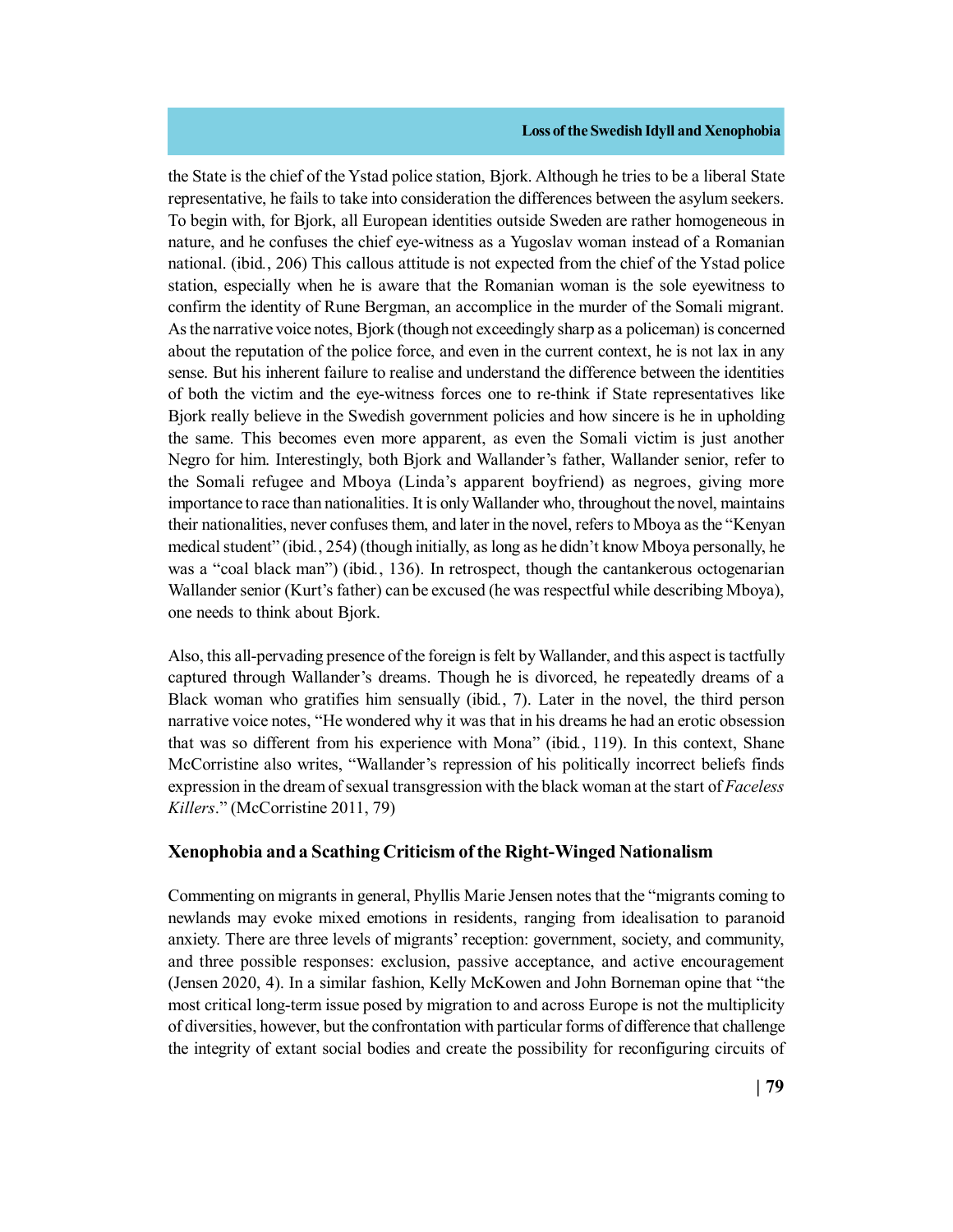mutual belonging" (McKowen and Borneman 2020, 2). Taking this cue further, in his blatant criticism of right-winged nationalism, Alex Sager, in his "Introduction", writes that nationalism is innately associated with preconceived biases, in which movements of migrants are either ignored or tagged as abnormal (Sager 2018, 3). Borrowing from De Genova and Peutz, he argues that these biases consider "migration as an unfortunate response to poverty or to violence that should be prevented if possible" (ibid*.*, 4). Sager further states that the State has "erected walls, intercepted ships, built detention centers, restricted criteria for asylum, and partnered with foreign governments to keep people in their place" (ibid*.*, 4). Later, he adds that nationalism assumes that the society is "bounded by impermeable national borders" and that leads to a situation where the mobility of immigrants is restricted, and "they find that their ethnicity or their legal and economic status confines them to or excludes them from neighbourhoods and public spaces" (ibid*.*, 6).

Similarly, blatantly and openly, Mankell criticises the right-wing nationalists in *Faceless Killers.* The right-winged nationalists are against immigrants and consider them a hindrance to the smooth running of the State. Within the continuous interplay of the past and the present, the novel establishes that there is a substantial fraction of the population who rejects the liberal idea of acceptance of refugees within the host country. National identity is important for them, and after learning about the involvement of some foreigners in the murder of the old couple, they create a ruckus. It is also revealed that they have been openly hostile towards immigrants in the past as well. The third-person narrative voice notes,

There was one thing he was quite sure of. The threat had to be taken seriously. In the past year, there had been too many incidents that confirmed that these were well-organised factions that would not hesitate to resort to open violence against foreigners living in Sweden or refugees seeking asylum. (Mankell 2002, 82-83)

Wallander self-reflects that the local Swedish population has been vocally resenting and registering their displeasure at the setting up of the refugee camp in the old castle of Hageholm since they consider that the castle is a part of their cultural heritage, which they are highly reluctant to share with the "other" or the non-Swedes and, as a result, "hostility to refugees was flaring up" (ibid., 42). In the present, there are constant attacks or attempts of attack on immigrants by the right-winged nationalist faction. While some of the attacks on immigrants are ultimately futile, one of them ruthlessly murders a Somali immigrant who dies, leaving behind his nine children and his wife at the mercy of the State. The right-winged nationalists suffer from an acute sense of xenophobia and can go to any extent to avenge the deaths of their dear white Swedish compatriots.

At present, the right-winged factions create commotion by harming the innocent immigrants living in the camps specially designed for them. They set fire to the refugee camp, and though there is no apparent loss of life, Wallander is badly injured. As readers, we are aware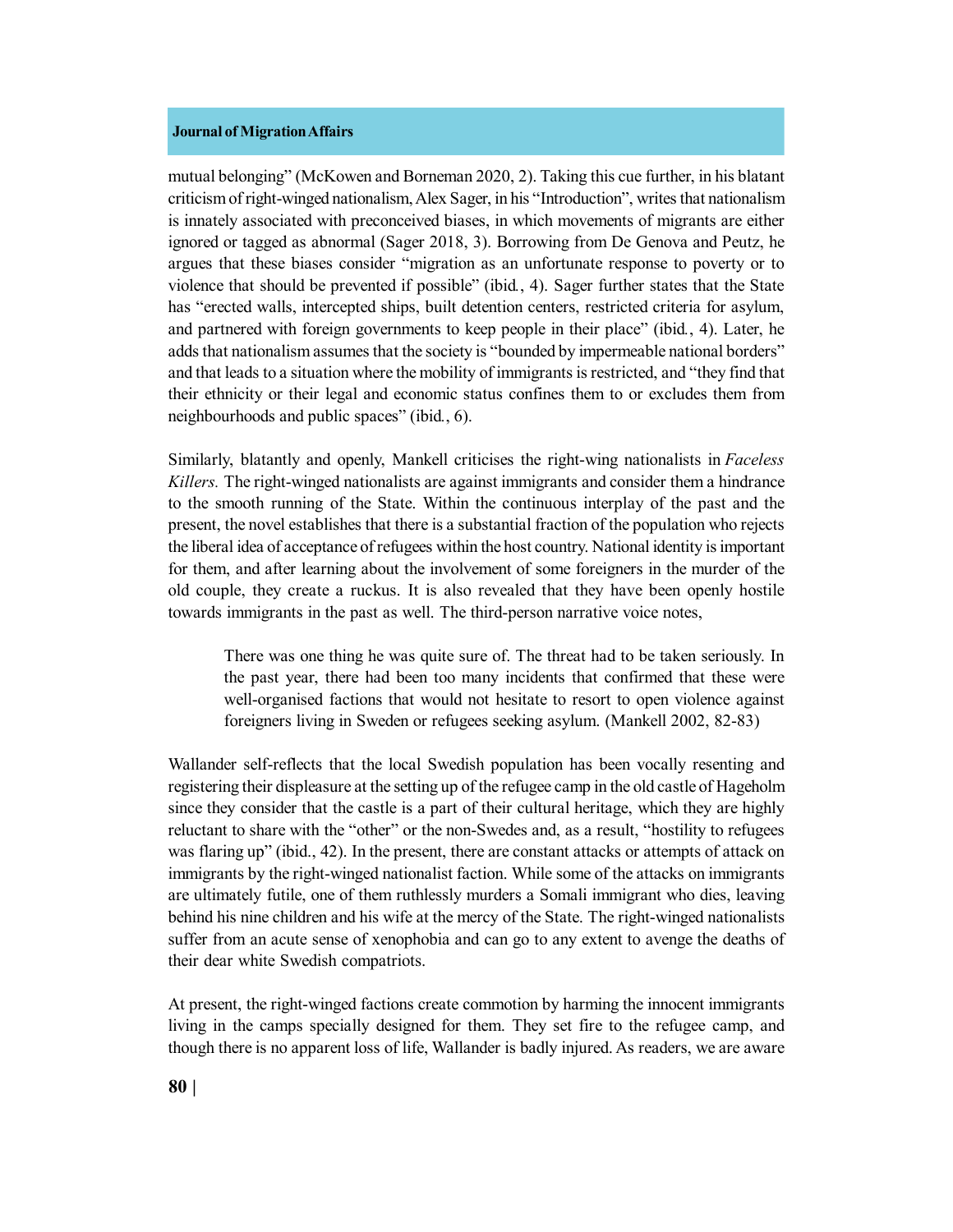that the extent of damage could have been much more in the absence of the coincidental presence of Wallander himself. A close study of the text compels one to question that though the immediate and apparent danger of the fire in the refugee camp is averted by Wallander and the fire brigade, is the danger averted? Unfortunately, one of the policemen stationed at the Ystad police station, Svedberg, observes, "By the way, we have a number of tip-offs indicating that it was a gang of youths who set the fire here in Ystad." (ibid., 227). If it is a gang of "youths" who had set the camp on fire, even in the near future, such attacks might recur, as these youths are bound to run the country in the future. Additionally, the fear of the foreign "other" makes some miscreant attack a Lebanese old man with a bag of rotten turnips, hitting him on the head (ibid., 98). Though this attack proves to be non-fatal, yet such an action on an innocent old man demands severe reprimand.

Apart from minor attempts to harm the immigrants, hardcore nationalists are driven by their thirst for vengeance, resulting in the ruthless murder of a Somali refugee. This heinous crime is conceived and executed by Valfrid Strom and Rune Bergman, about whom the chief of Ystad police station, Bjork, notes, "It seems as though these two gentlemen were members of some sort of Swedish Ku-Klux-Klan movement." (ibid., 209) Also, it is revealed that Rune Bergman "has been engaged in nationalist movements since the 1960s. First in something called the Democratic Alliance, later in much more militant factions" (ibid., 207). It is the inherent militancy that makes them take such a drastic step to avenge the death of the old farmers. Interestingly, Bergman himself is an ex-policeman who, instead of upholding the State laws, engages in anti-human activities. These two characters, both members of some nationalist movement, are mere embodiments of the tip of an iceberg. It becomes apparent when during the trial of Bergman, the rest of the iceberg consisting of other nationalist political bodies also emerges, and though Bergman is condemned and penalised for his heinous crime, one really fails to fathom the depth of these movements garnered by the sentiments of the common populace. This claim becomes irrefutable when the third person narrative voice notes,

Bergman still refused to talk, even though the evidence against him was overwhelming. Various extreme nationalist movements tried to take credit for the crime. The press and the rest of the media became involved in a violent debate about Sweden's immigration policy. Although all was calm in Skane, crosses burned in the night outside various refugee camps in other parts of the country. (ibid., 232)

Lastly, even detective Kurt Wallander is affected and is personally threatened by unknown members of some right-wing group. He keeps receiving anonymous phone calls, where he is continually threatened for safeguarding immigrants. After the gruesome murder of the Somali immigrant, the newsroom in Sydsvenskan receives an anonymous call claiming that the male Somali man has been killed to avenge the murder of Johannes Lovgren, and the next victim shall be a woman to avenge the death of Maria Lovgren. (ibid., 158)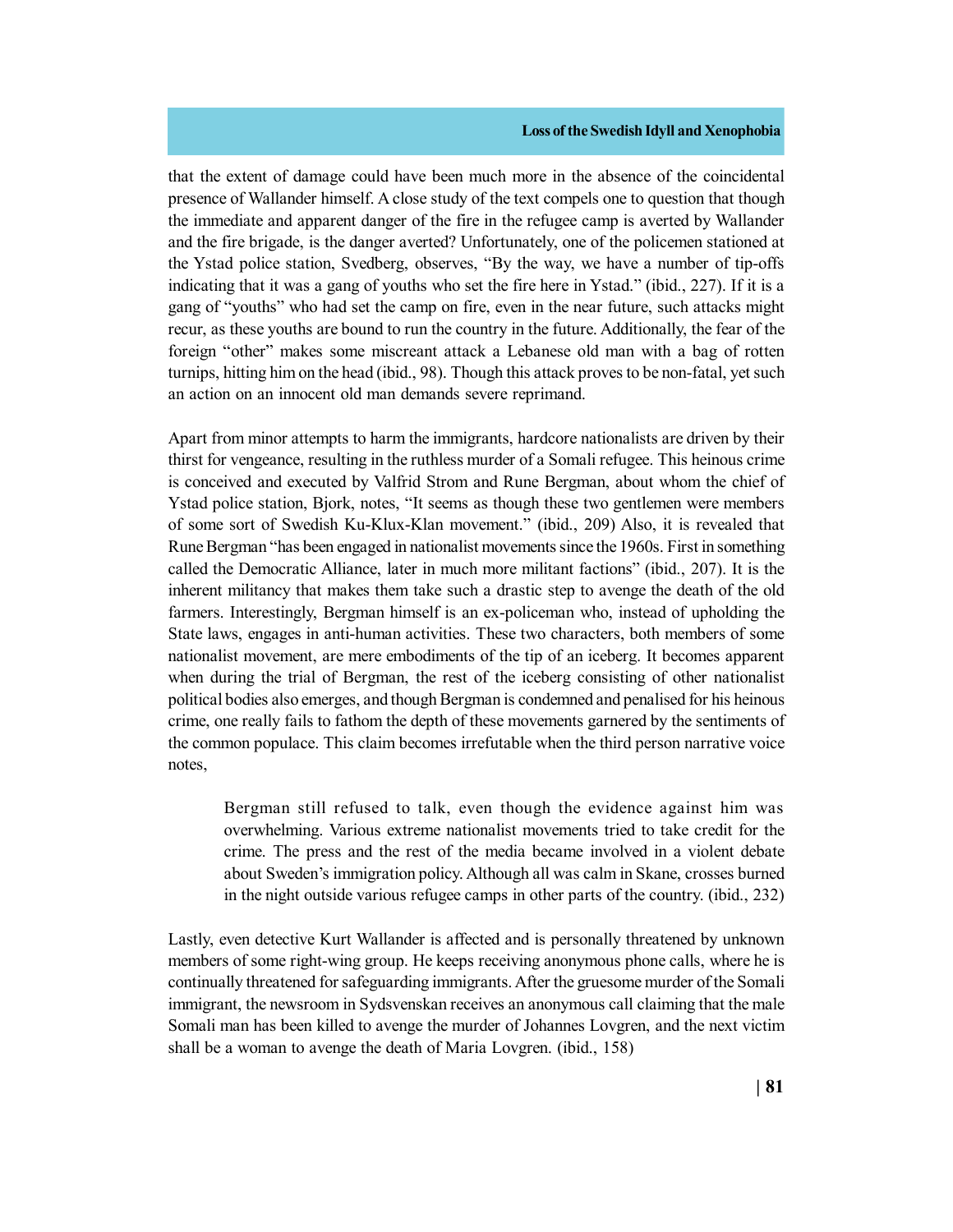# **Kurt Wallander, Xenophobia and loss of the Idyll**

As one progresses through the novel, it becomes imperative to locate Wallander's position in this political unrest. It becomes clear that he is neither rightist nor a leftist. He takes his profession rather seriously and leaves no stones unturned in identifying the culprits, and he tries to understand the agony of immigrants. At times, although it seems that he might be right-wing oriented to some extent, in his capacity as a policeman, he does everything to ensure justice to the butchered Somali refugee, even though he has to risk his own life for that. His confusing position is revealed when he engages with Anette Brolin. It can be observed that for Wallander himself, Sweden is dealing with political chaos resulting from the confusing immigration policies of the State.

It becomes clear when he confides to Anette that he understands the dominant sentiment of the country, where the common people are confused, and gradually enormous insecurity has developed regarding immigrants, who are waiting to be granted citizenship. He says that people are even more afraid of immigrants in their immediate geopolitical location, which is mostly crowded with farming communities. Though the reasons for the increasing fear regarding immigrants within the old farming communities are not clearly revealed, there is a possibility that the old farming Swedish community is not only afraid of the "other" immigrants but is also reluctant to accept the change associated with this new order. Wallander further argues that it is the support of such fear which legitimises the presence and function of the right-wing political entities, and adds, "You'll soon find out that there's a big hero right now at this end of the country. A man who is applauded behind the curtains. A man who saw to it that there was a municipal vote that said no to accepting refugees." (Mankell 2002, 213-214) Devoid of any biases, it seems that Wallander truly portrays the lived reality of both the Swedes and the political asylum seekers to the readers and Anette Brolin, who hails from Stockholm, and is, therefore, unable to understand the geopolitical realities of rural Sweden. Instead of blaming the chaos on any political ideology, Wallander clearly states that it is the lack of clear policy and stand of the State on the issue of immigration that has led to the utter chaos and the ensuing political and social unrest. He notes,

It's precisely the absence of a clear policy on refugees that creates chaos. Right now we're living in a country where anyone for any reason can come across the border in any manner. Control has been eliminated. The customs service is paralysed. There are plenty of unsupervised airfields where the dope and the illegal immigrants are unloaded every night. (ibid., 214)

This social position of Wallander is re-iterated when Mrs. Maria Lovgren is dead, and her dying word is "foreign", compelling the investigating team, headed by Wallander, to conclude that the deadly assaulter must be some foreigner, with Wallander self-reflecting, "I hope that the killers are at that refugee camp. Then maybe it'll put an end to this arbitrary, lax policy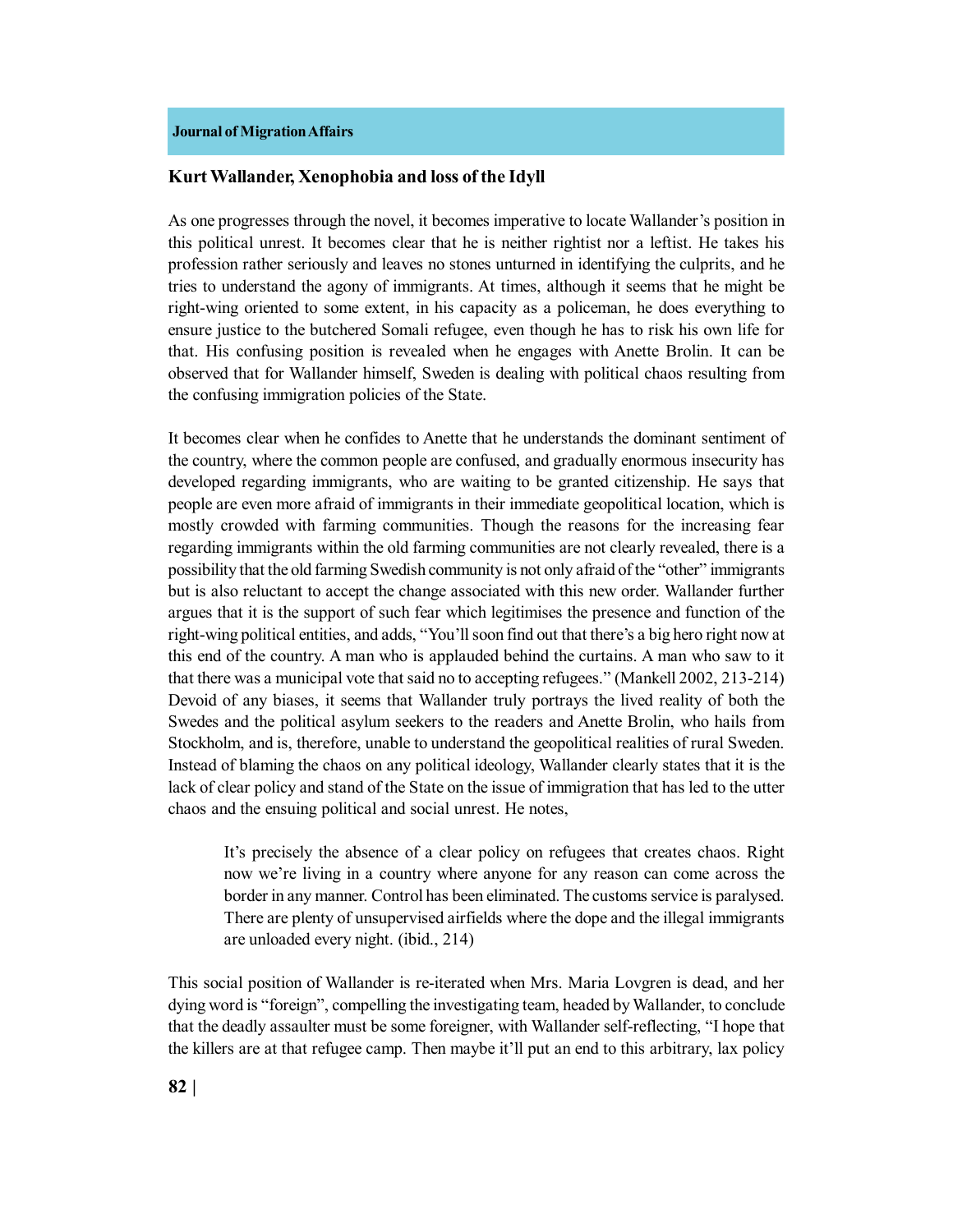that allows anyone at all, for any reason at all, to cross the border into Sweden" (ibid., 44). This statement of Wallander throws more light on his right-winged position. Supporting this claim, while exploring Wallander's positioning within the political scenario, Stafford Hildred, in his chapter on *Faceless Killers*, writes, "Mankell knew that if he gave Wallander his leftof-centre political views the novel would not work so well. He tried to make his hero a sort of 'Everyman' figure with no fixed political agenda, apart from a firm belief in the importance of the rule of law." (Hildred 2010, 81)

Now, one should ask that if Wallander does not fit into the political scenario, how to locate him within the geopolitical chaos of Sweden? As Hildred argues, "If there is a single quality that shines through the pages from the very start of the literary life of Kurt Wallander then perhaps it is dedication" (ibid., 79-80). As readers, we also witness his devotion, loyalty, and diligence towards his job. For Wallander, it is uncontrolled and unsystematic immigration, which creates chaos and difficulty for the police force to handle and maintain order in society. He is not xenophobic, and neither is he against immigrants, but he is critical of the lack of State policies regarding accommodation of the migrant influx. In other words, he is critical of the State for two reasons. First, the lack of a clear immigration policy. Second, the State doesn't know how to accommodate immigrants per se, and so Wallander observes that this glitch or shortcoming within the State policy promotes crime. At one point, he complains to Anette Brolin, "The open borders and all the ferries coming in are like candy for the underworld" (Mankell 2002, 131). Delving a little deeper into the character of Wallander, one realises that for him, with this unabated influx of immigrants, the old-world order and the ensuing idyll are compromised. The lost idyll resurfaces throughout the novel. Wallander remembers that the last time he had taken out his gun was three years ago (ibid., 202). Also, Lovgren's younger son-in-law, who is a policeman in Canada, wonders why Swedish police do not carry guns, to which Wallander self-reflects, "In a few years we probably will" (ibid., 110).

While Wallander grew up in the Swedish countryside, Anette Brolin is from Stockholm. The changing geopolitical regime of Sweden is revealed when these two characters are pithily pitted against each other. While Anette considers the Swedish countryside to be far more idyllic, with fewer violent crimes when compared to Stockholm, Wallander argues that the difference between the urban and rural landscape is gradually changing. In the wake of globalisation, even the Swedish countryside is becoming morally and socially corrupt, and the idyll of the geospatial location has been compromised over the years. The chasm between urban and rural Sweden is vanishing fast, and Wallander stresses that in this process, the innocence and the idyllic charisma of rural Sweden is vanishing. To Anette, he laments,

Soon the entire Swedish countryside will be nothing but suburbs of the big cities. There were no narcotics here 20 years ago. Ten years ago drugs had come to towns like Ystad and Simrishamn, but we still had some control over what was happening.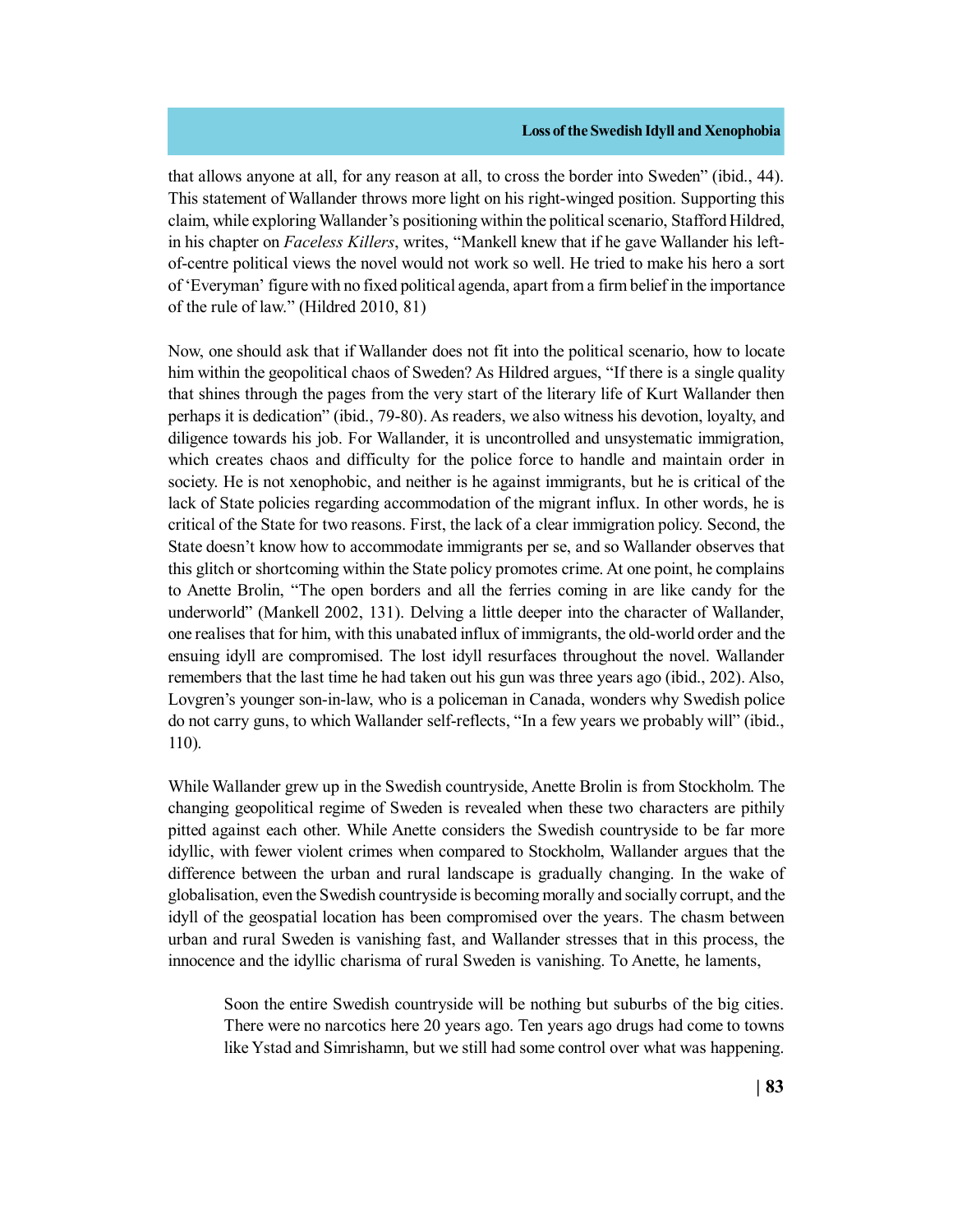Today drugs are everywhere. When I drive by one of the beautiful old Scanian farms, I sometimes think: there might be a huge amphetamine factory hidden in there. (ibid., 131)

This lamentation of Wallander can be heard when a little later in the novel, he strolls in Vallgatan, where he was posted 20 years ago. He analyses the minor past crimes when he was posted there, the pitiful condition of the present and laments "that world doesn't exist anymore, he thought. It's gone, and we'll never get it back" (ibid., 135). To conclude, Wallander might be apolitical, but he is aware of the loss of the idyll of the Swedish countryside. This notion is also captured by Katarina Gregersdotter, who, in "The Body, Hopelessness, and Nostalgia: Representations of Rape and the Welfare State in Swedish Crime Fiction", writes,

throughout the series (1991–2009) Inspector Wallander observes contemporary Sweden, and the novels can be seen as a contemplation of the transformation of the welfare state. Wallander himself embodies a longing for a country that used to be. It is only in the final novel, which carries the appropriate title *The Troubled Man* (2011), when Wallander is diagnosed with Alzheimer's disease, that he can no longer feel nostalgia. (Gregersdotter 2013, 82-83)

# **Concluding Remarks**

As it has been already pointed out, Wallander is strictly apolitical, adhering to none of the dominant ideologies. While his father, Wallander senior, has painted over seven thousand paintings of grim and uninviting autumn, Kurt portrays in our minds the grim political chaos that affects both the Swedes as well as immigrants. The lax policy of the State has led to a condition of utter confusion, which is revealed during the investigation process. The policymakers, the police, and the immigration service officials are all puzzled by the changing dynamics of social realities. Wallander accepts that the police, as an integral part of the State machinery, have been using immigrants or the "other" as a scapegoat on many occasions. He agrees, "When we don't have a lead, we usually say it's Finns" (Mankell 2002, 66). Worse is the case of the Immigration Services, where after fire breaks out, Wallander finds out through the director that "the Immigration Service's records were hopelessly confused" (ibid., 103). Lastly, the Head of the Immigration Service blames the police for the mishap, accuses the police of being racist in nature, and blames that the police are callous in dealing with the matter (ibid., 120). Such political instability fractionalises even the State agencies, leading to a chaotic situation, which serves as the backdrop of the novel.

Thomas Nail, in his seminal work, *The Figure of the Migrant,* notes that there are four figures of the migrant; **t**he nomad, the barbarian, the vagabond, and the proletariat (Nail 2015, 125). A close study of Nail's postulations reveals that migrants being dealt with in Manell's *Faceless Killers* (specifically, Lothar and Andreas) are surprisingly the proletariat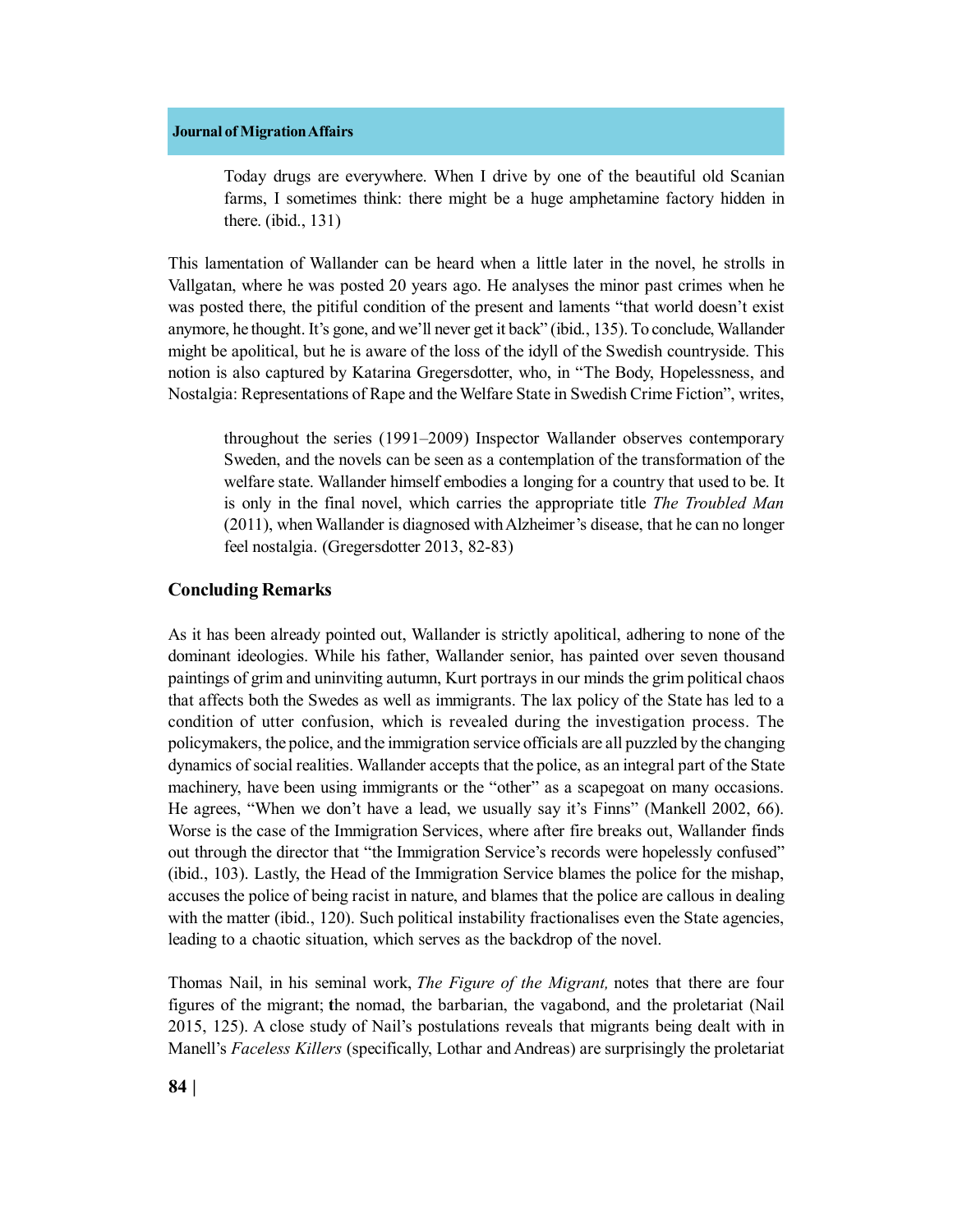(to use Nail's terms), "which is both a migratory surplus expelled by the elastic force of the economy and a figure that breaks free from the driving forces of oscillation" (ibid., 156). He adds that the proletariat is essentially propertyless and, as a result, is in motion (ibid., 156). Also, from a sociological point of view, Peter Tinti and Tuesday Reitano write, "Sweden and Germany, for example, not only provide some of the most generous packages of support to refugees, they are also the only two countries in Europe that offer family reunification, making them the most coveted destinations for asylum seekers" (Tinti and Reitano 2017, 28). One needs to question how much of their observations are reflected in Mankell's *Faceless Killers?* The novel expounds upon the sorrowful state of affairs of migrants. The investigating team discover various facets of the lives of asylum seekers. To begin with, Wallander finds that the refugee camp is similar to a concentration camp and notes that "the camp consisted of huts in long rows in an open field. Floodlights lit up the green-painted structures…. He looked at the camp. Put a fence around it and it'd be a concentration camp, he thought" (Mankell 2002, 99-100). In their detailed investigation, another policeman Hansson discovers some migrant workers illegally working and earning their livelihood in Sweden. There is an Algerian pipefitter, Kurdish bricklayers, and Polish manual labourers, who, as Hansson notes, are "making the same wages as kids with summer jobs. They have no insurance. If there's an accident, the companies will say that the workers were living without permission at the sites." (ibid., 267) As policemen, they are highly critical of the Swedish employers who, instead of ensuring a better workplace for the employee as guaranteed by a welfare state, are busy exploiting cheaper labourers. Their condition is reminiscent of Toby Shelly, who argues that in a capitalistic market, migrants' lives are traumatic in general, and one should think about what forces them to make themselves available in the marketplace, which is "compelling and traumatic" (Shelly 2007, 2). Moreover, given their social and political location, most of the time, migrants are forced to accept "non-negotiable wages and conditions on offer or travelling in order to find work that offers a sustainable life" (ibid., 4). He further adds that most migrants readily accept the low wages of the host country, as it is more than the wage offered in their own country (ibid., 6). Economic exploitation of migrants is also discussed by Aziz Choudry and Mondli Hlatshwayo who explain,

Migrant and immigrant workers around the world continue to organise in the face of exploitation and oppression, and often find themselves on the frontlines of struggles against precarity, austerity and other forms of capitalist exploitation which impact all working people. Indeed, their struggles continue to highlight ways in which capital exploits workers through immigration status and the social relations of race, gender and class across the world. (Choudry and Hlatshwayo 2016, 2)

At the same time, it becomes impervious to question, are immigrants totally guilt-free? One must not forget that, as the novel reveals, the murder of the Lovgren couple, in reality, has been committed by Lothar Kraftczyk and Andreas Haas, both immigrants from the Czech Republic, waiting for political asylum. Additionally, the novel also expounds that the asylum seekers are not guilt-free themselves, and apart from some of them being caught red-handed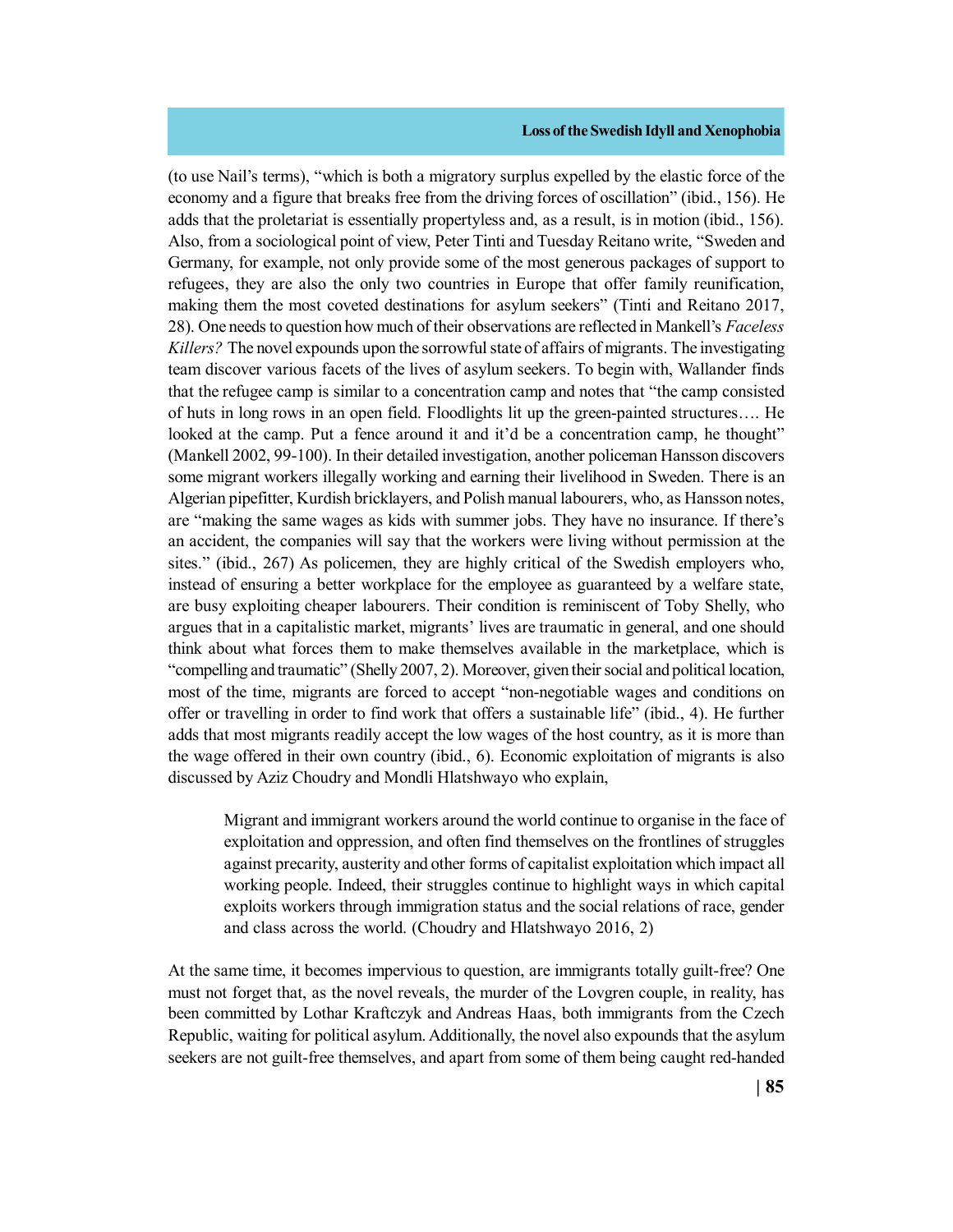while breaking into a farm machinery business (Mankell 2002, 42), the third person narrative voice notes, "it turned out that there were exhaustive statistics on overseas-born citizens who had either committed or been suspected of committing crimes in Sweden." (ibid., 76) The crimes of migrants are recalled by two different directors of the camps. One of the camp directors, Modin, agrees that these two immigrants from the Czech Republic, Lothar and Andreas, might have been misusing the resources of the camp for some antisocial activities. He says that refugees often resort to ethnic persecution as the reason for demanding political asylum in the host country, that Lothar had claimed to be a gypsy in the Czech Republic, and further adds, "Refugees who know they don't have a strong enough case to be permitted to stay in Sweden quickly learn that one excellent way to improve their chances is to say that they're gypsies" (ibid., 269). Larson, the second camp director (the director of the refugee camp, Celsius House) that Wallander talked to, also points out that refugees often engage in illegal ways of earning their livelihood in the host country, taking advantage of the relaxed economic policies of host countries like Sweden. He tells Wallander,

If you only knew how many people lived here without residency permits. More than you can imagine. They live together, forge their papers, trade names with each other, work illegally. You can spend a lifetime in Sweden without anyone checking up on you. No-one wants to believe it. But that's the way it is. (ibid., 272)

Wallander grows as a human throughout the novel, and by the end of the novel, he realises that the loss of the idyll is an ugly truth, which he has to accept and change himself accordingly. He has to adjust to the ever-changing geopolitical scenario of the late twentieth century, a time marred and characterised by post-modern disorientation in a world of multicultural complexity. He needs to prepare for the unforeseen future, where the line between the self and the other is bound to create more complexities, as he self-reflects, "The new era, which demanded a different kind of policeman. We're living in the age of the noose, he thought. Fear will be on the rise." (ibid., 280)

# **References**

Ashcroft, Bill, Gareth Griffiths, and Helen Tiffin. 2007. *Postcolonial Studies: The Key Concepts.* 2nd edition. London: Routledge.

Choudry, Aziz and Mondli Hlatshwayo. 2016. "Just Work? Migrant Workers, Capitalist Globalisation and Resistance." In *Just Work? Migrant Workers' Struggles Today*, edited by Aziz Choudry and Mondli Hlatshwayo, 1-18. London: Pluto Press.

Forshaw, Barry. 2013. "Sweden's Trojan Horse: Kurt Wallander." In *Nordic Noir: The Pocket Essential Guide to Scandinavian Crime Fiction, Film & TV,* 17-30. Herts: Pocket Essentials.

**86 |**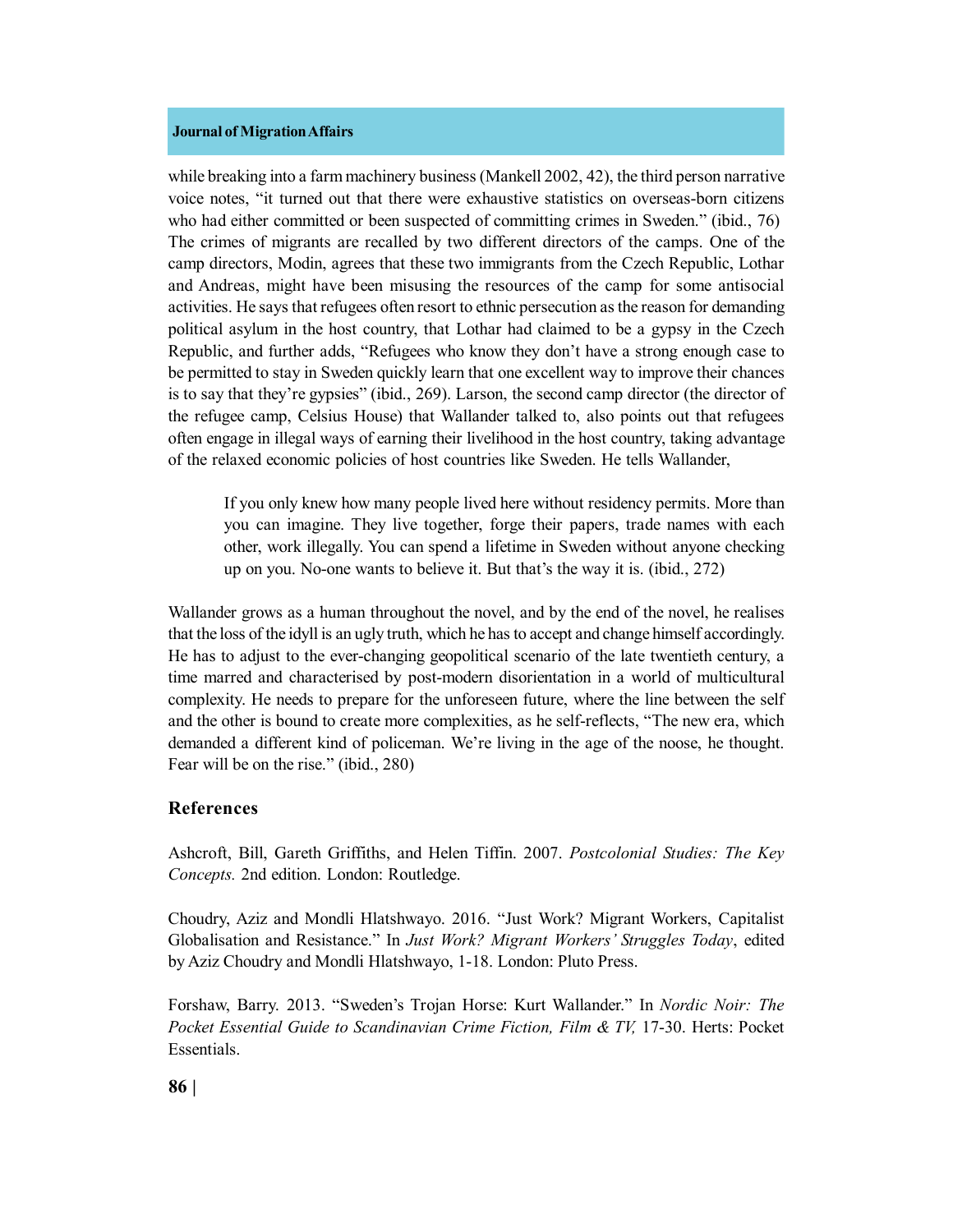——. 2012. "The Cracks Appear: Henning Mankell." In *Death in a Cold Climate: A Guide to Scandinavian Crime Fiction,* 21-33. London: Palgrave Macmillan.

Gandhi, Leela. 1998. "Preface." In *Postcolonial Theory: A Critical Introduction*, viii-x. St Leonards, N.S.W.: Allen & Unwin.

Gregersdotter, Katarina. 2013. "The Body, Hopelessness, and Nostalgia: Representations of Rape and the Welfare State in Swedish Crime Fiction." In *Rape in Stieg Larsson's Millennium Trilogy and Beyond: Contemporary Scandinavian and Anglophone Crime Fiction,* edited by Berit Astrom, Katarina Gregersdotter, Tanya Horeck, 81-96. New York: Palgrave Macmillan.

Hildred, Stafford. 2010. *The Secret Life of Wallander: An Unofficial Guide to the Swedish Detective Taking the Literary World by Storm.* London: John Blake Publishing.

Hübinette, Tobias. 2012. "'Words That Wound': Swedish Whiteness and Its Inability to Accommodate Minority Experiences." In *Whiteness and Postcolonialism in the Nordic Region: Exceptionalism, Migrant Others and National Identities,* edited by Kristin Loftsdottir and Lars Jensen, 43-56. London: Routledge.

Jensen, Phyllis Marie. 2020. "Introduction." In *A Depth Psychology Model of Immigration and Adaptation: The Migrant's Journey,* 1-8*.* London: Routledge.

Mankell, Henning. [1991] 2002. *Faceless Killers.* Translated by Steven T. Murray, New York: Vintage.

McCorristine, Shane. 2011. "The Place of Pessimism in Henning Mankell's Kurt Wallander Series." In *Scandinavian Crime Fiction*, edited by Paula Arvas and Andrew Nestingen, 77-88. Cardiff: University of Wales Press.

McKowen, Kelly, and John Borneman. 2020. "Digesting Difference: Migrants, Refugees, and Incorporation in Europe." In *Digesting Difference: Migrant Incorporation and Mutual Belonging in Europe,*  edited by Kelly McKowen and John Borneman, 1-28. Gewerbestrasse: Palgrave Macmillan.

Messent, Peter. 2013. "Introduction." In *The Crime Fiction Handbook,* 1-8*.* West Sussex: Wiley-Blackwell.

Nail, Thomas. 2015. *The Figure of the Migrant*. Stanford: Stanford University Press.

Sager, Alex. 2018. "Introduction." In *Toward a Cosmopolitan Ethics of Mobility: The Migrant's-Eye View of the World,* 1-16*.* Gewerbestrasse: Palgrave Macmillan.